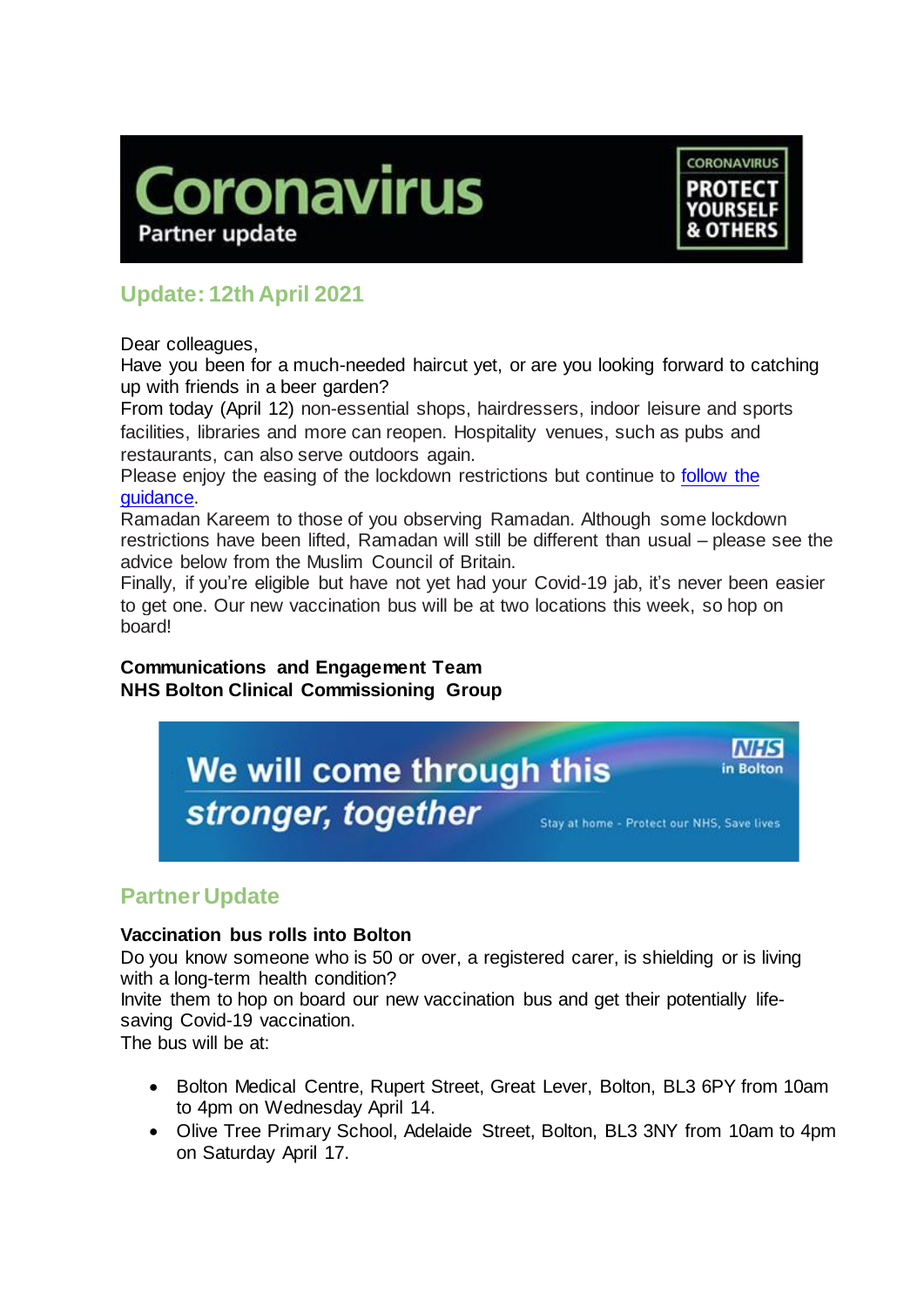No appointment is needed – just turn up. If you are worried or have concerns, health professionals will be on hand to provide further information and support.

There is also wheelchair access.



# **Death of His Royal Highness, The Duke of Edinburgh**

Further information, about how the borough is commemorating the passing of His Royal Highness the Duke of Edinburgh, can be found on [Bolton Council's website.](https://bit.ly/2PWEL67) Updates will follow as soon as they are available.

# **Safe Ramadan guidance**

Ramadan will be a very different experience for British Muslims this year. While coronavirus restrictions will be more relaxed compared to 2020, many of the usual practices observed such as going to the mosque for Iftar and visiting friends and family indoors will sadly still not be possible this year.

The Muslim Council of Britain has [a range of guidance](https://mcb.org.uk/resources/ramadan/) and advice to help Muslims observe the month safely. There is also advice for friends, colleagues and neighbours which may be useful.

# **Community champions**

Funding is available from Bolton's Fund for VCSE (Voluntary, Community and Social Enterprise) groups to join the borough's new Community Champions programme. Successful groups will recruit community champions who will work in their local communities to share trusted information about coronavirus and learn more about the impact that the pandemic has had on people's lives.

If you're a resident of Bolton, you can apply to be a Community Champion. No specific experience is needed, just a willingness to give up your time to support people in your community.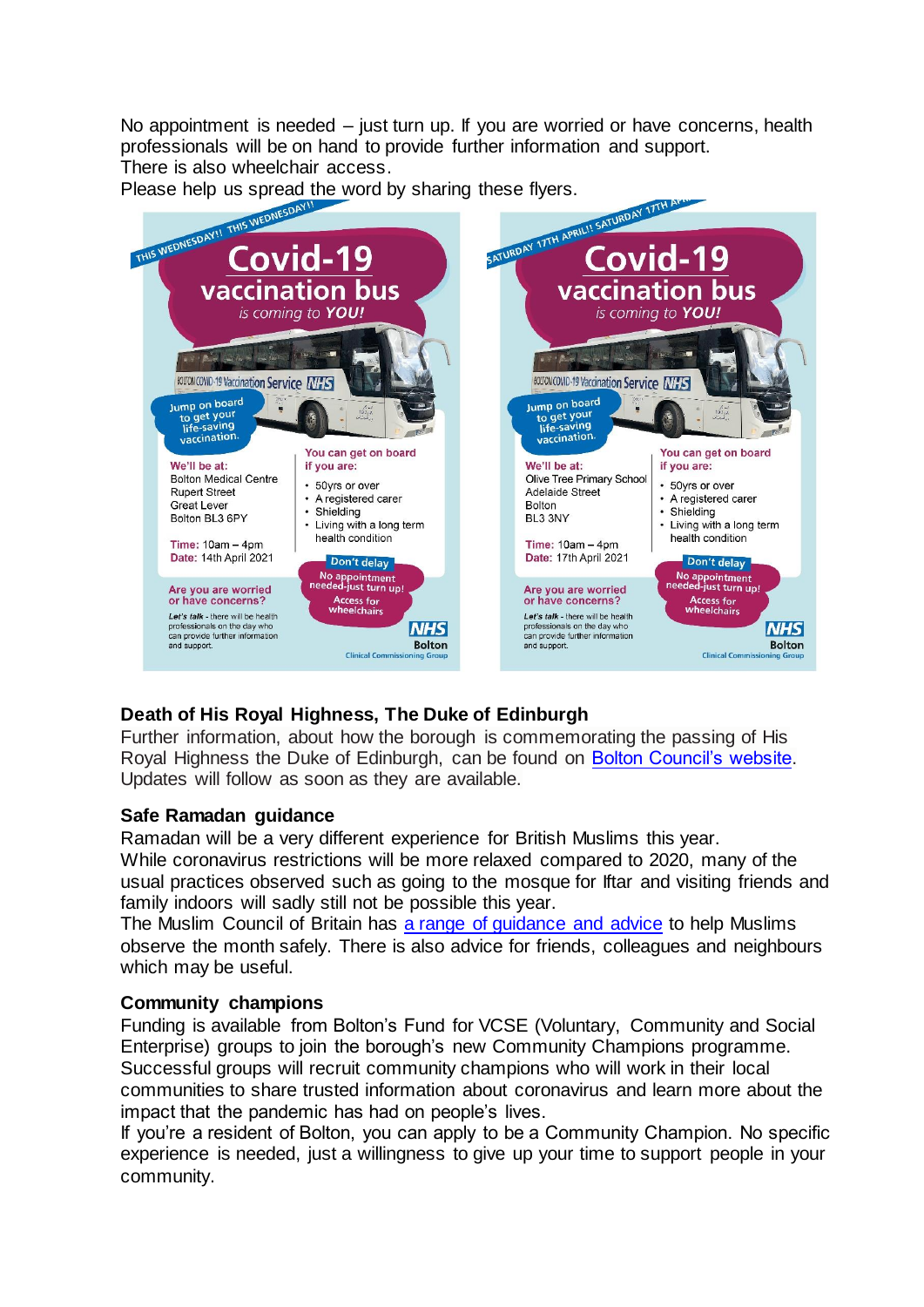If you're interested in finding out more, please visit [the](http://www.bolton.gov.uk/communitychampions) community champions website.

# **Test kit collection point**

Everyone in England who does not have symptoms can now get free, regular, rapid lateral flow tests to check for coronavirus.

You can pick up lateral flow tests from a local pharmacy or test site to test yourself at home. You can also get them sent to your home.

Alternatively, you can visit a rapid lateral flow test site to get a test.

A new collection site has opened in Bolton for people who live and work in the borough to pick up test kits. The Moor Lane Collection site is open 9am-5pm, Monday to Friday and can be found by following the signs to "COVID Home Testing Kit Collection". No booking is needed, and two kits can be collected via walk-up or drive-through. More information, and details of where you can pick up tests, is on the [NHS website.](file:///s:/www.nhs.uk/conditions/coronavirus-covid-19/testing/regular-rapid-coronavirus-tests-if-you-do-not-have-symptoms/) If you have coronavirus symptoms, you need a different test called a PCR test. [Find](https://www.gov.uk/get-coronavirus-test)  [out more.](https://www.gov.uk/get-coronavirus-test)

#### **Covid Challenges survey**

Bolton CVS is asking VCSE organisations in Bolton to [take part in its latest](https://www.boltoncvs.org.uk/civicrm/mailing/url?u=76614&qid=6292236) survey so it can understand the pressures on the sector during Covid.

#### **Let's build back better.**

[Please share this flyer](https://www.boltonccg.nhs.uk/media/6816/lets-build-back-better.jpg) for BAMER activities taking place at Flowhesion Foundation and All Souls Bolton.



#### **Community grocery score**

A new community grocery store has opened at The Mill, King's Church, Bury New Road.

It is a bridge between foodbanks and the high street, providing a weekly shop to people in need at a low price thanks to food suppliers and stockists who have agreed to provide long-term support.

Individuals/families can sign up to become an annual member for £5. This gives them access to two weekly shops for £3 each (average value £40 worth of shopping). Staff and volunteers will also provide other free services and activities such as money management courses, toddler groups, an IT/job skills club and cookery sessions.